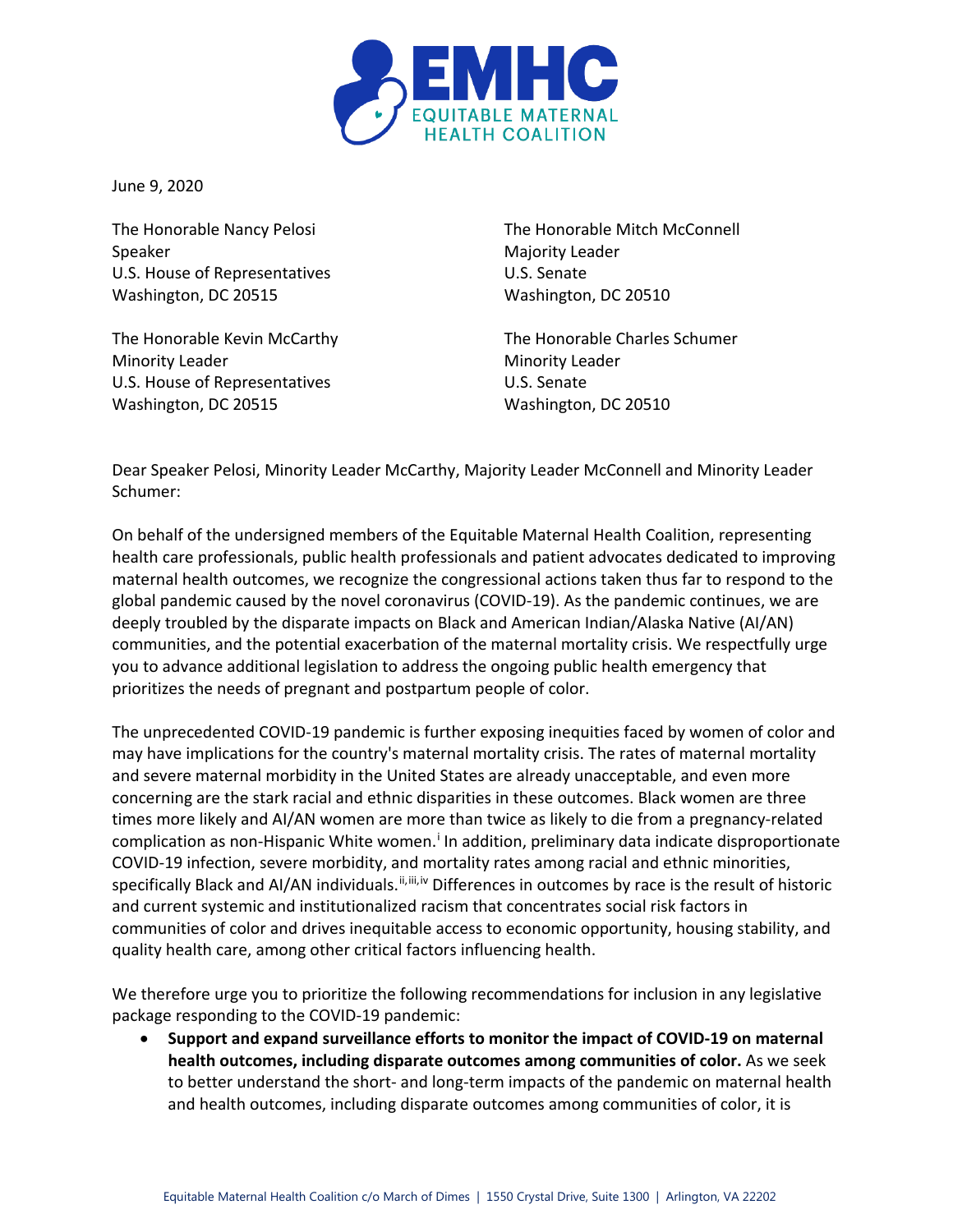crucial that we support a robust surveillance infrastructure. Specifically, we request that Congress invest in the Surveillance for Emerging Threats to Mothers and Babies program and the Pregnancy Risk Assessment Monitoring System (PRAMS) at the Centers for Disease Control and Prevention (CDC). The Emerging Threats program, established during the Zika virus outbreak, is a unique mother-baby linked surveillance network to monitor and improve the health of pregnant women and infants. PRAMS collects data on maternal attitudes and experiences before, during, and after pregnancy, with the goal of improving maternal and infant health and reducing adverse outcomes. Taken together, the Emerging Threats program and PRAMS can help us understand the public health impacts of COVID-19 on maternal and infant health outcomes and make evidence-based recommendations. **Additional funding directed to the Emerging Threats to Mothers and Babies program and PRAMS would enable them to expand to effectively respond to COVID-19 surveillance needs. Congress must require that these programs ensure appropriate inclusion of racial and ethnic minority populations.**

- **Ensure that pregnant and breastfeeding people and communities of color are included in research and data collection**. Our collective efforts to fully understand and effectively mitigate the impact of COVID-19 rely on quality, inclusive, and comprehensive data collection and research. We remain incredibly concerned by the lack of uniform and standardized collection and reporting of race and ethnicity data across states and **urge Congress to use the authorities at its disposal to require collection and reporting of race and ethnicity data for all diagnostic tests, positive cases, hospitalizations, and deaths**. It is critically important that pregnancy status be included as part of the demographic data collected and reported on COVID-19. Having this data is essential to establishing the evidence base to inform future policy to protect pregnant and postpartum women. In addition, we are concerned that Congress has not yet appropriated funding specifically to support research on COVID-19 and pregnancy, and that pregnant and lactating women, including women of color, continue to be largely excluded from clinical trials on a potential COVID-19 vaccine. **We urge Congress to encourage safe inclusion of pregnant and lactating women, including women of color, in trials for vaccines and therapeutics** to ensure these populations are not left behind in our search for ways to prevent and treat COVID-19. We also **urge Congress to provide funding to the National Institutes of Health, specifically the**  *Eunice Kennedy Shriver* **National Institute on Child Health and Human Development, for research specific to COVID-19 and pregnancy, with an emphasis on thorough data collection methods that include race and ethnicity data for all diagnostic tests, positive cases, hospitalizations, and deaths.**
- **Prioritize maternity care and ensure patients and health care professionals have the equipment and testing they need to stay safe**. To preserve the health and safety of laboring patients and their obstetric care professionals, it is critical that labor and delivery units be considered high priority for the distribution of rapid-response diagnostic testing and personal protective equipment (PPE). Reports indicate that some women have tested positi[v](#page-2-4)e for COVID-19 when presenting for delivery but were asymptomatic.<sup>y</sup> Our capacity to overcome this pandemic hinges on our ability to accurately identify and subsequently compassionately and collaboratively adjust clinical management of those testing positive to COVID-19 that balances safety and patients' preferences. We appreciate the steps already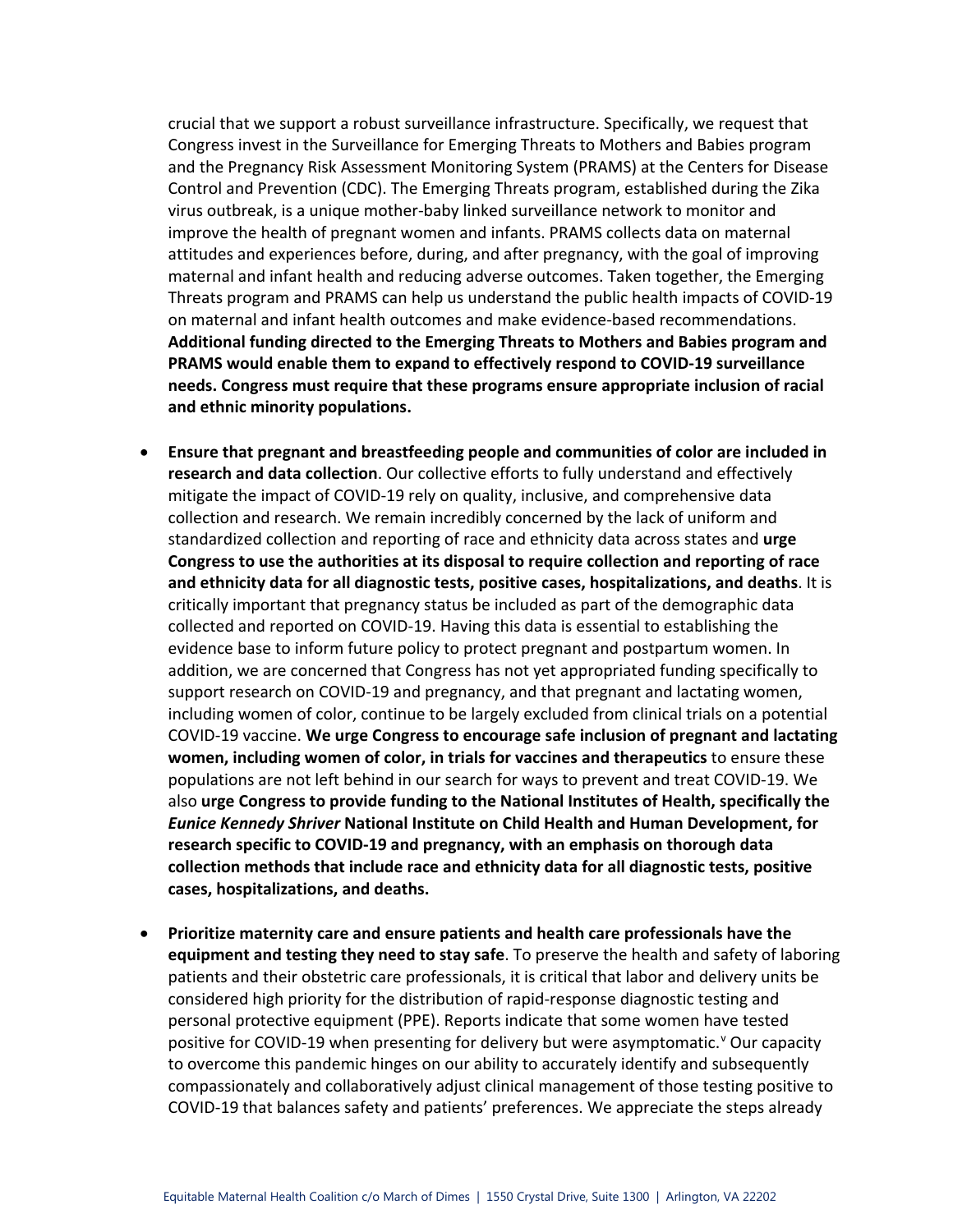<span id="page-2-0"></span>taken by Congress to incentivize the production of PPE and diagnostic testing, but more must be done. **We urge Congress to continue leveraging all authorization and funding mechanisms at its disposal to increase the production and appropriate distribution of PPE and rapid-response diagnostic testing, especially in underserved communities that often face under-resourced facilities and are disproportionately impacted by this pandemic.**

<span id="page-2-4"></span><span id="page-2-3"></span><span id="page-2-2"></span><span id="page-2-1"></span>• **Invest in evidence-based public health programs that advance Black maternal health**. The unprecedented COVID-19 pandemic is further exposing inequities faced by women of color and may have implications for the country's maternal mortality crisis. We urge enactment of the bipartisan Maternal Health Quality Improvement Act (H.R. 4995), to support training programs to address and prevent implicit bias and racism in the provision of health care services; authorize the Alliance for Innovation on Maternal Health program to facilitate the adoption of evidence-based maternal safety best practices; support perinatal quality collaboratives tasked with translating recommendations from maternal mortality review committees into policy and practice changes; and improve access to obstetric care in rural areas. As Congress considers how to address the long-term health implications of the COVID-19 pandemic, it must also consider how the pandemic is impacting existing inequities. **Support for the programs authorized by H.R. 4995 is critical as we seek to recover from the pandemic**.

In addition, **we urge Congress to support increased access, particularly for women of color and publicly insured individuals, to non-clinical perinatal health workers** such as community health workers, doulas, peer supporters, certified lactation consultants, nutritionists and dieticians, social workers, home visitors, and navigators.

• **Support the Medicaid program as a critical safety net for low-income pregnant and postpartum people**. Medicaid is a primary payer of maternity care in the U.S., covering 43 percent of births nationwide.<sup>[vi](#page-3-0)</sup> Yet pregnancy-related Medicaid coverage ends roughly 60 days after delivery. One in three women experience a disruption in insurance coverage before, during, or after pregnancy, and nearly 60 percent of these perinatal insurance disruptions include a period of uninsurance.<sup>[vii](#page-3-1)</sup> The postpartum period is a time of vulnerability during which many women have unmet health needs. Vill, [ix](#page-3-3) As many maternal mortality review committees have found, and the CDC has confirmed, about 33 percent of pregnancy-related deaths occur during the time between 7 days to one year following childbirth, and greater than one third of those deaths occur 43-365 days postpartum. $x$ Deaths from cardiovascular disease, including cardiomyopathy, and other preventable causes, including overdose and suicide, occur more frequently during this 12-month postpartum period.<sup>[xi,](#page-3-5)[xii](#page-3-6)</sup> Closing this critical gap in coverage during this vulnerable time can mean the difference between life and death for many mothers. This is a matter of health equity as well, as nearly half of all non-Hispanic Black women had discontinuous insurance from pre-pregnancy to postpartum.<sup>[xiii](#page-3-7)</sup> As mentioned above, we are concerned that the COVID-19 pandemic will exacerbate the maternal mortality crisis, and deepen racial inequities in access to care and health outcomes. We appreciate that the Families First Coronavirus Response Act (P.L. 116-127) included a continuous coverage requirement for the duration of the national emergency, meaning that postpartum women will not lose their Medicaid coverage. However, we must continue to pursue a longer-term solution to ensure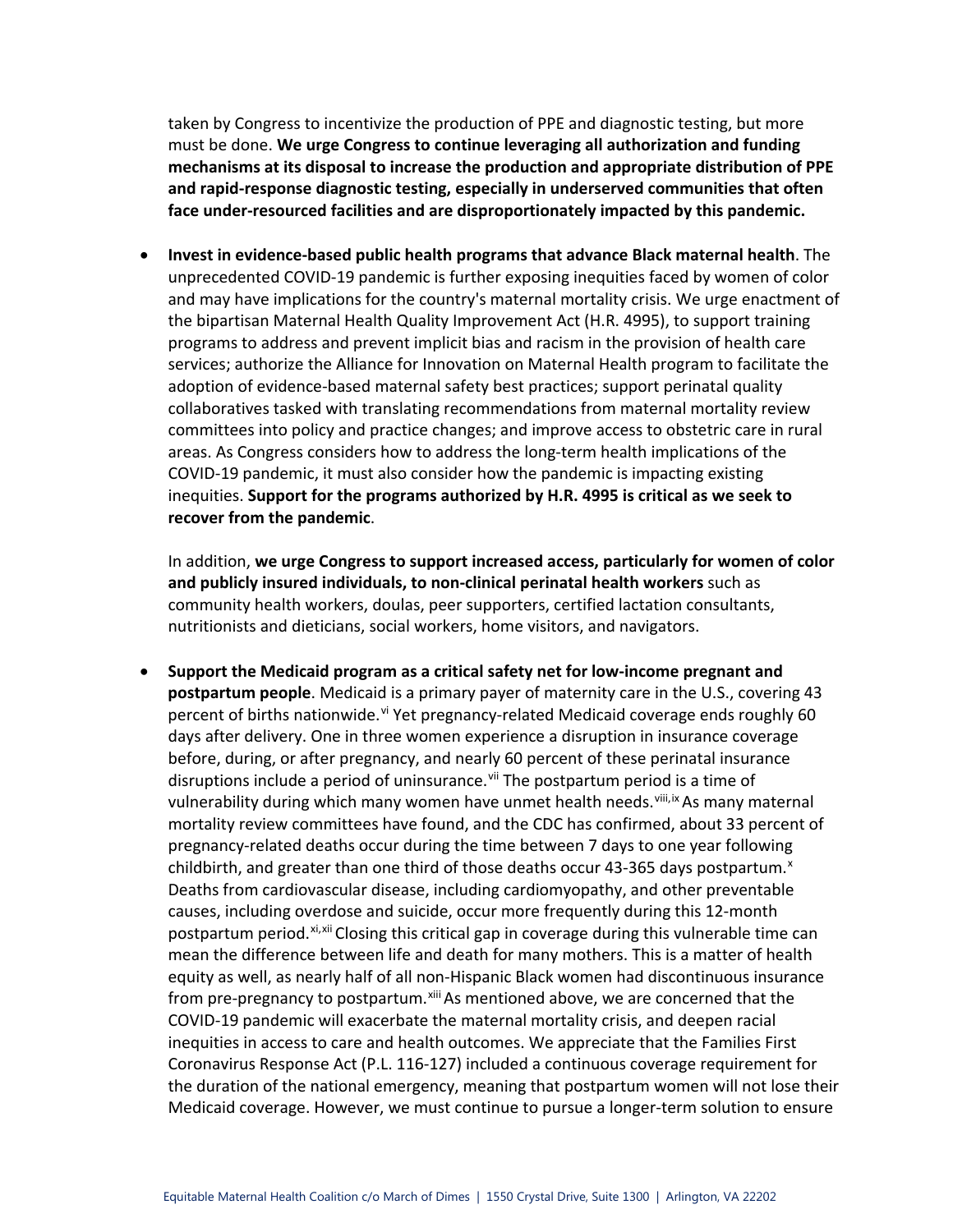that postpartum women on Medicaid continue to have coverage after the end of the national emergency. Therefore, **we urge inclusion of the bipartisan Helping MOMS Act (H.R. 4996), to support states in extending postpartum Medicaid coverage beyond the duration of the COVID-19 pandemic and improve equitable coverage for postpartum women**.

Thank you for your commitment to addressing the public health emergency caused by the COVID-19 pandemic. We look forward to continuing to work with you to ensure legislation improves equitable maternal health outcomes.

Sincerely,

<span id="page-3-7"></span><span id="page-3-6"></span><span id="page-3-5"></span><span id="page-3-4"></span><span id="page-3-3"></span><span id="page-3-2"></span><span id="page-3-1"></span><span id="page-3-0"></span>

| 1,000 Days                                                         |
|--------------------------------------------------------------------|
| American Academy of Family Physicians                              |
| <b>American College of Nurse-Midwives</b>                          |
| American College of Obstetricians and Gynecologists                |
| Anthem, Inc.                                                       |
| Ariadne Labs                                                       |
| Association of Maternal & Child Health Programs                    |
| <b>Black Mamas Matter Alliance</b>                                 |
| <b>Black Women's Health Imperative</b>                             |
| California Maternal Quality Care Collaborative/Stanford University |
| Do Less Harm                                                       |
| <b>First Coast Black Nurses Association</b>                        |
| Healthy Mothers, Healthy Babies Coalition of Georgia               |
| Human Rights Watch                                                 |
| Johnson & Johnson                                                  |
| The Joint Commission                                               |
| LetsTalkPPCM                                                       |
| <b>March of Dimes</b>                                              |
| <b>Maternal Safety Foundation</b>                                  |
| <b>National Accreta Foundation</b>                                 |
| National Association of Nurse Practitioners in Women's Health      |
| National Birth Equity Collaborative                                |
| National Healthy Start Association                                 |
| Nurse-Family Partnership                                           |
| The PPROM Foundation                                               |
| Preeclampsia Foundation                                            |
| ROOTT Restoring Our Own Through Transformation                     |
| Sepsis Alliance                                                    |
| Society for Maternal-Fetal Medicine                                |
| The Tara Hansen Foundation                                         |